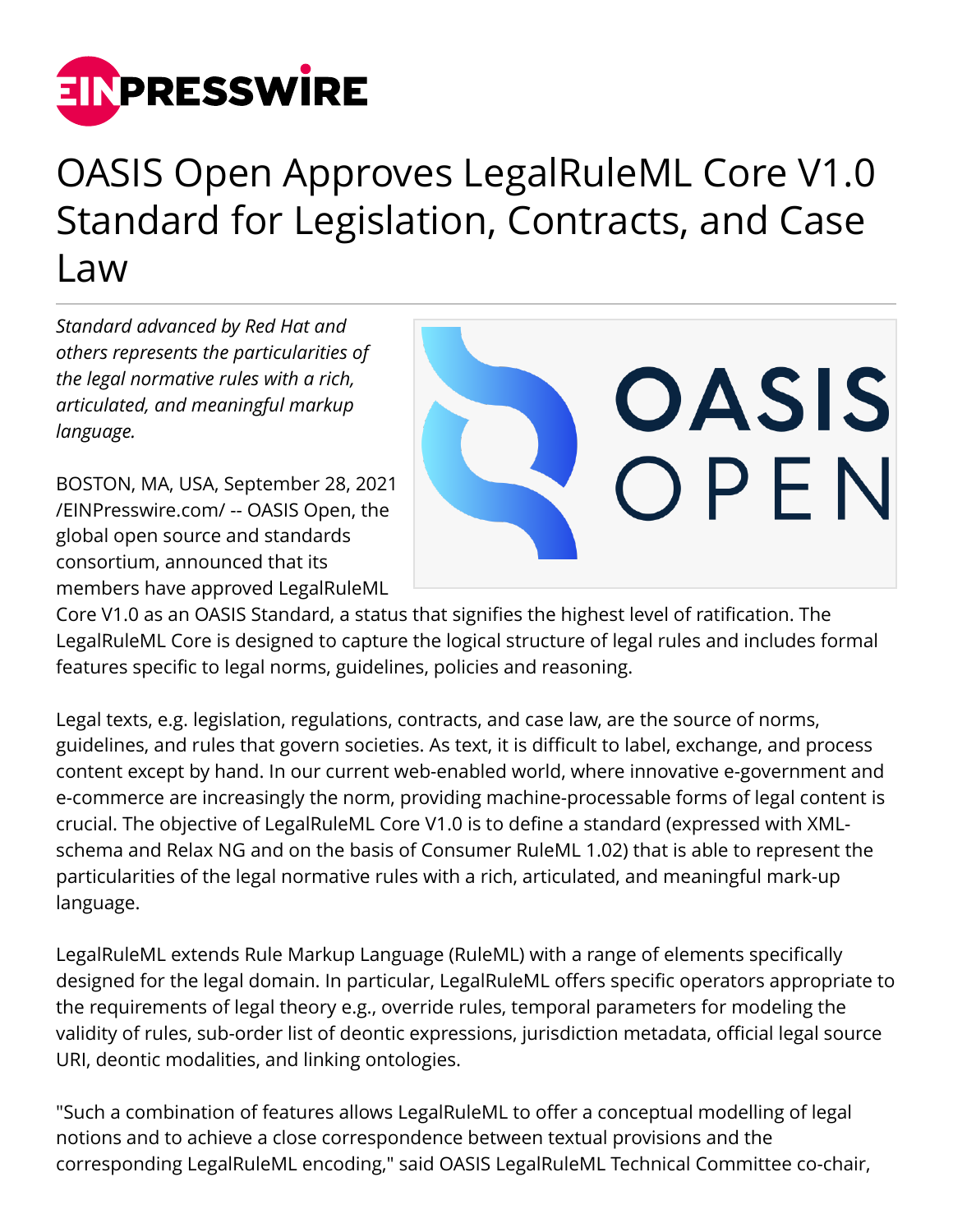Monica Palmirani. "This correspondence, called legal isomorphism, facilitates the maintenance of LegalRuleML rulesets, enables tracing and transparency of application of the code, and eases the understanding of the encodings."

LegalRuleML enables the modeling of alternative representations of a textual provision in order to support multiple interpretations that can account for different times of applicability of the norms, the relevant jurisdictions, and other parameters. LegalRuleML has mechanisms to link external ontologies for specific domains, including IPR, privacy, geospatial, etc.

"LegalRuleML provides a common standard for modeling legal rules so as to model interoperable, annotated corpora of legal norms," said Dr. Guido Governatori, OASIS LegalRuleML TC co-chair. "The LegalRuleML TC intends to develop use-cases to support the implementation of the standard in the market and the development of tools/editors to promote the representation of legal documents in LegalRuleML."

Additional Information OASIS LegalRuleML Technical Committee: <https://www.oasis-open.org/committees/legalruleml>

About OASIS Open [www.oasis-open.org](http://www.oasis-open.org)

One of the most respected, nonprofit open source and open standards bodies in the world, OASIS advances the fair, transparent development of open source software and standards through the power of global collaboration and community. OASIS is the home for worldwide standards in cybersecurity, blockchain, privacy, cryptography, cloud computing, IoT, urban mobility, emergency management, and other content technologies. Many OASIS standards go on to be ratified by de jure bodies and referenced in international policies and government procurement.

Media inquiries:

Carol Geyer OASIS Open +1 941-284-0403 [email us here](http://www.einpresswire.com/contact_author/3168688) Visit us on social media: [Facebook](https://www.facebook.com/oasis.open) **[Twitter](https://twitter.com/OASISopen)** [LinkedIn](https://www.linkedin.com/company/oasis)